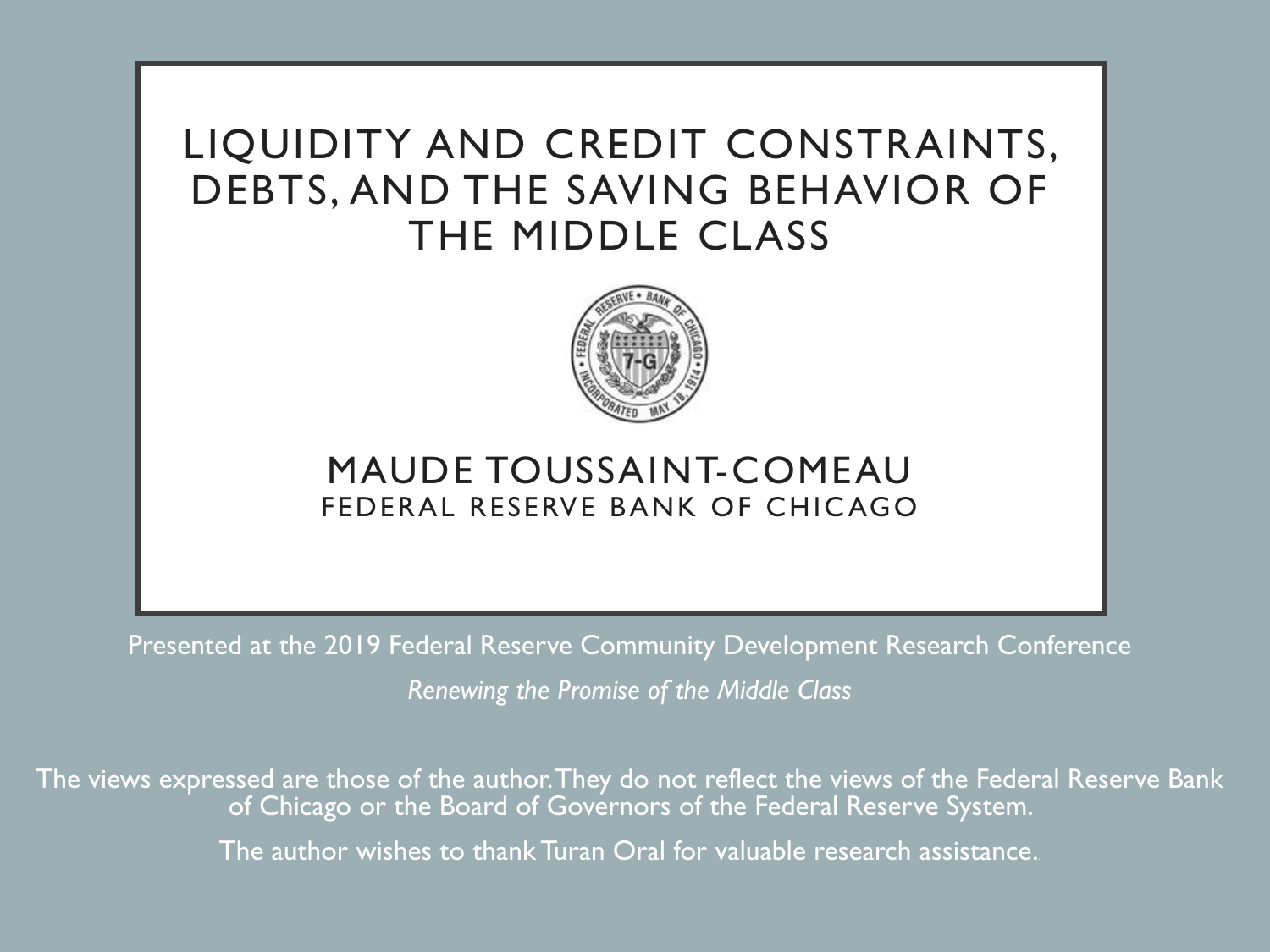## MOTIVATION OF THE STUDY

- Having adequate savings is essential for families to respond to risks against adverse financial shocks and reduce the costs of future uncertainty on their wellbeing.
- For much of the last three decades, U.S. households have been reducing their savings.



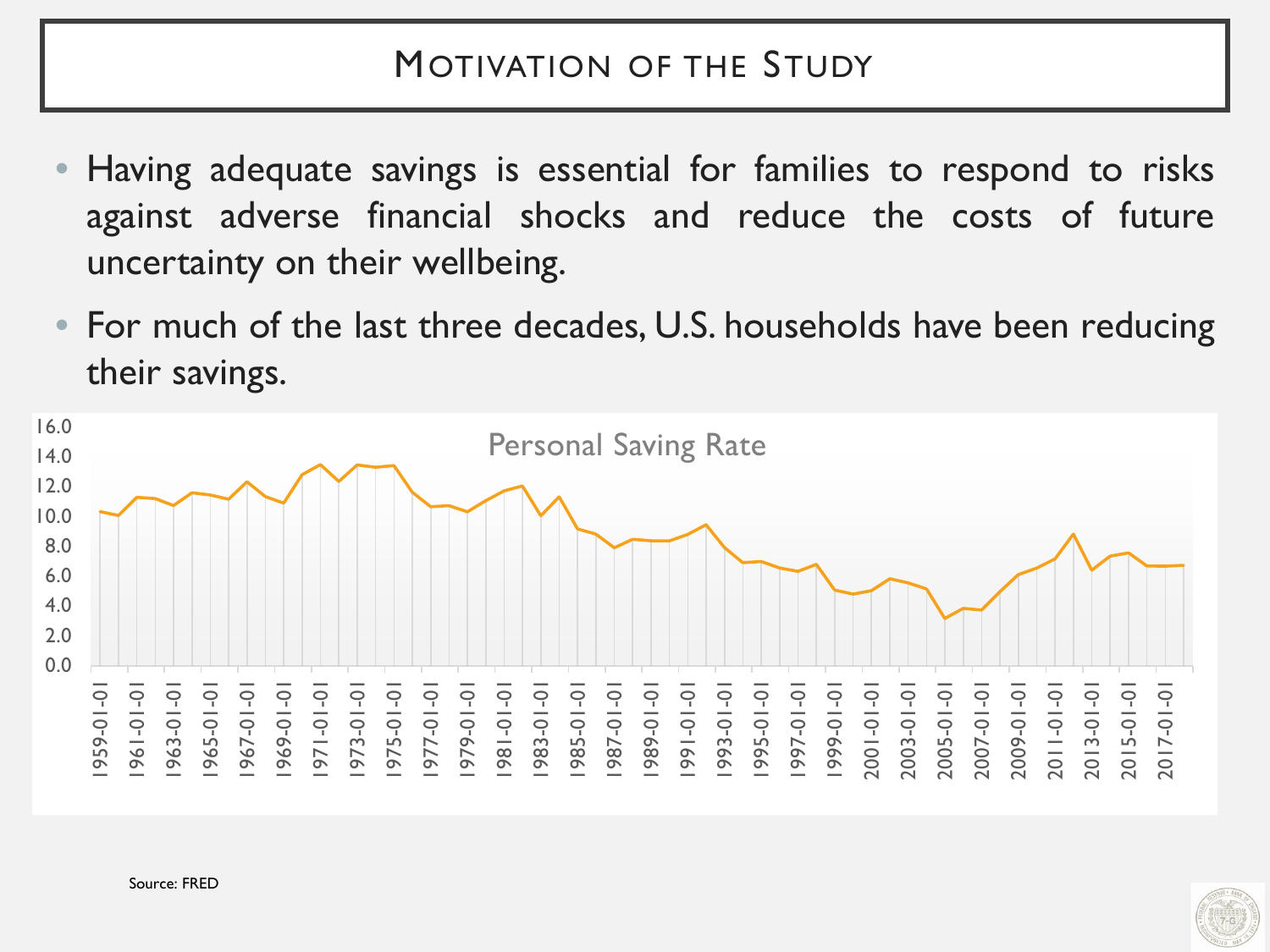# **DATA**

- The Survey of Consumer Finances (SCF) allows analyzing issues related to the financial security of households, across the full socioeconomic spectrum.
- class and capturing important shifting dynamics in income, wealth, debt, and saving, both before and after the Great Recession. Multi-year cross-sectional waves of the SCF 1995, 1998, 2001, 2004, 2010, 2013, and 2016 allow assessing trends in the size of the middle
- on information on whether households want credit but are not able to get it or are discouraged from applying for credit. • The SCF data allows identifying the degree of liquidity tightness based
- The SCF data allows measuring how costly additional liquidity is, based on information on interest rates, account balances, and debt payment.

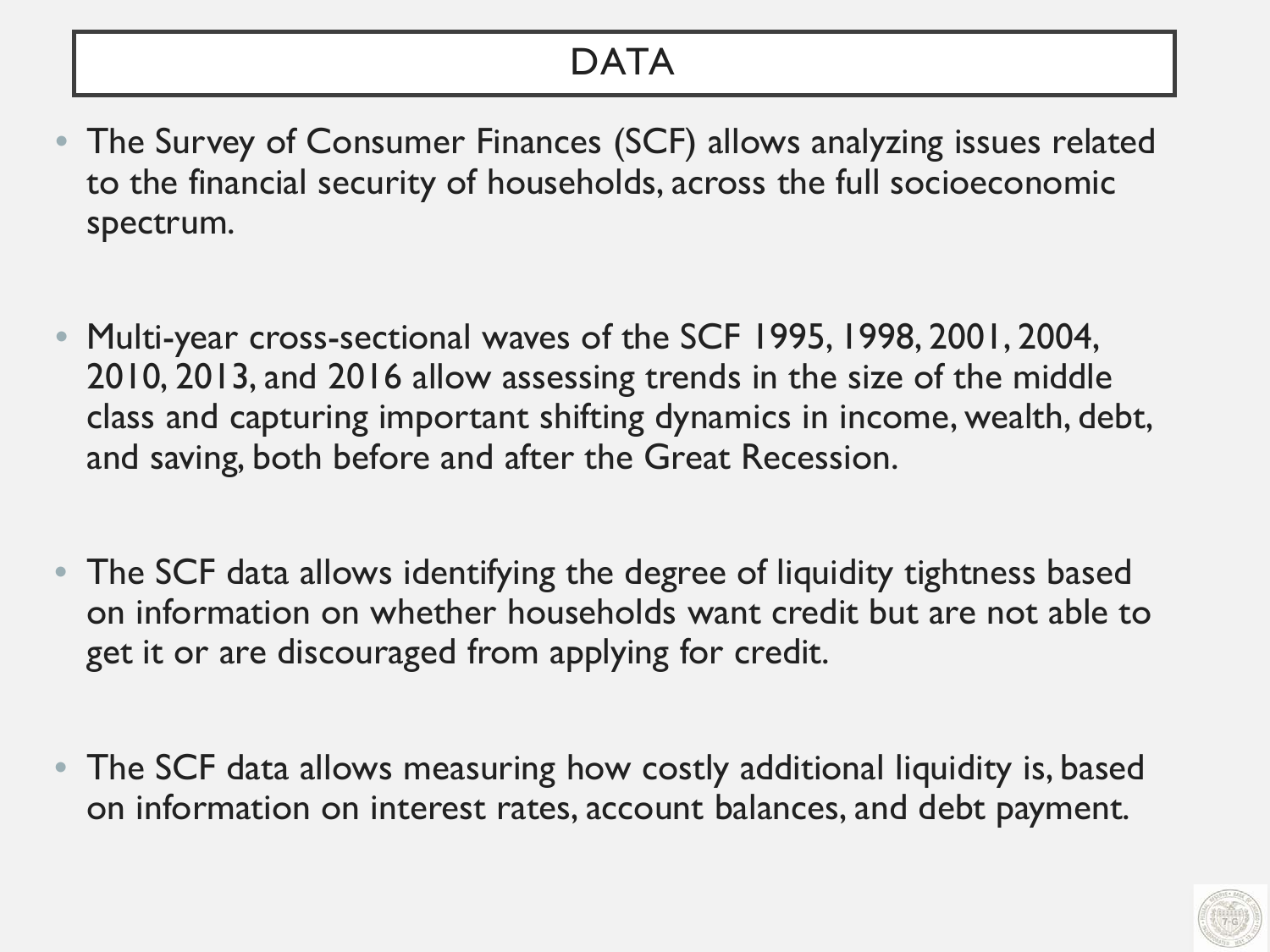# DATA ANALYSIS

- U.S. households' debt increased aggressively before the financial crisis, although, the value of assets also rose.
- Households generally have low levels of liquid savings relative to their disposable income (indicative of liquidity constraints).



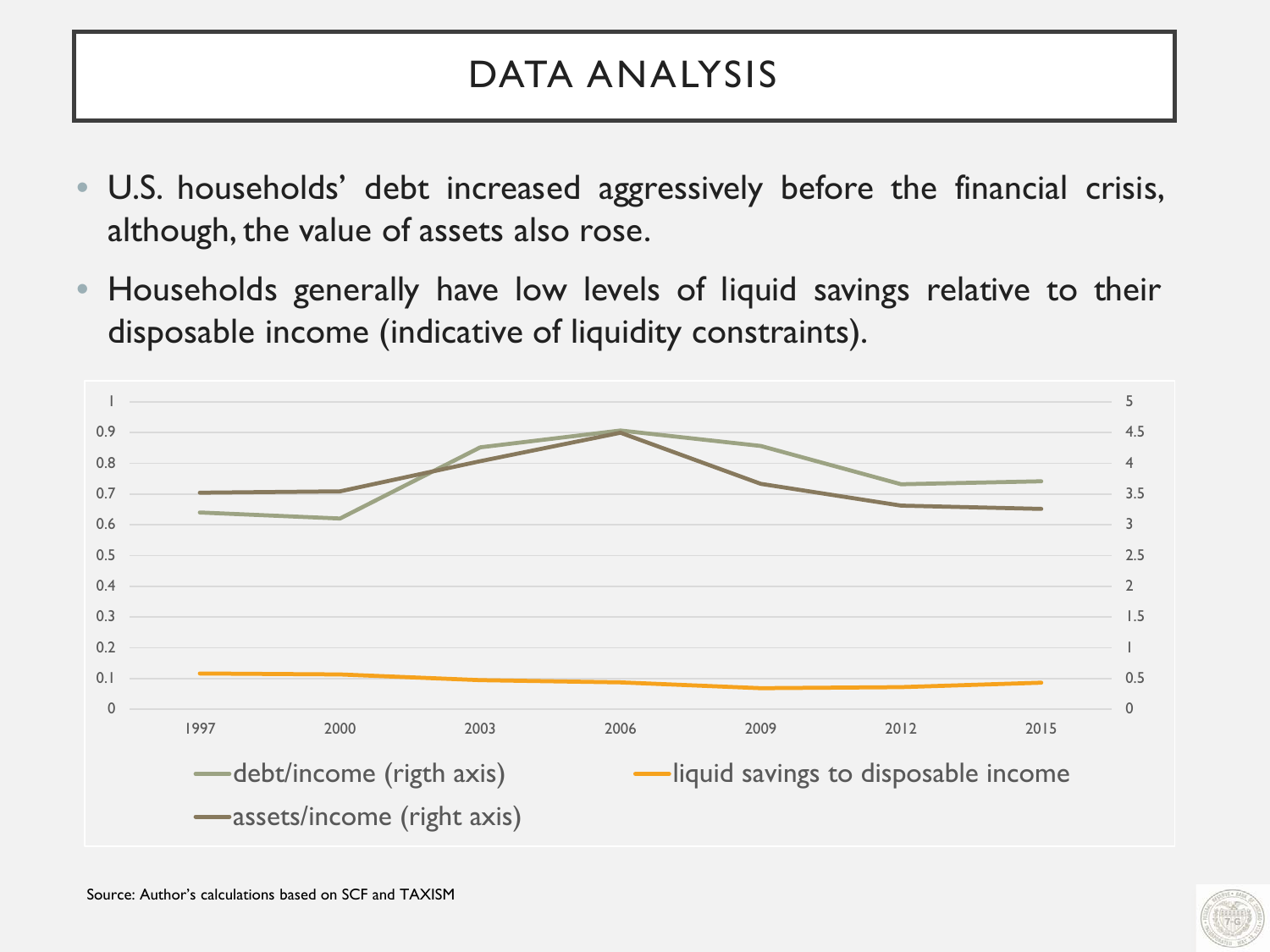### DATA ANALYSIS

Savings appear to be less than optimal. There is a gap between people wanting to save and whether they are saving.

> **Percentage Frequencies of Households with Foreseen Expenditures and Households Saving for those Anticipated Expenditures**



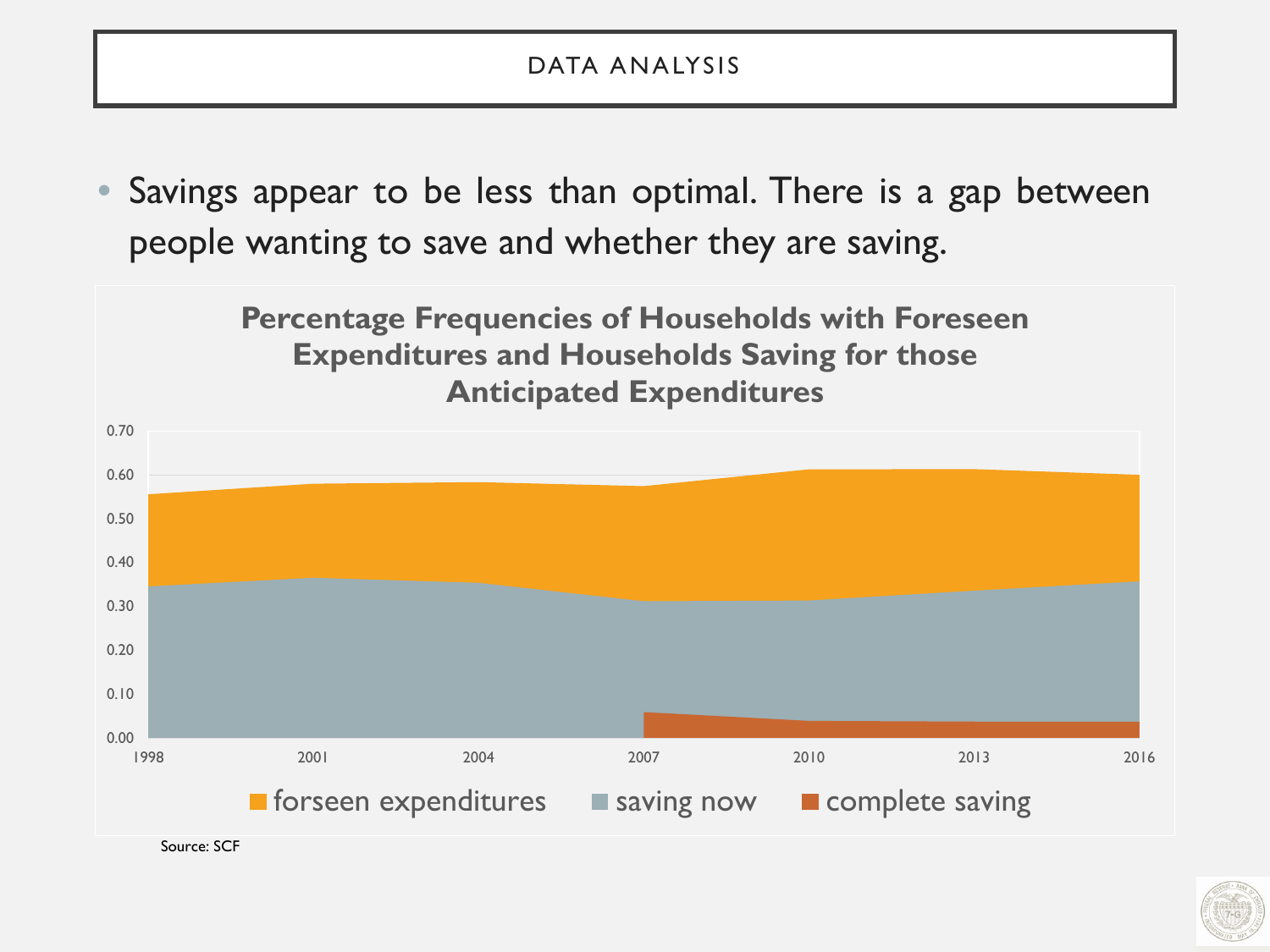# DATA ANALYSIS



#### **Distribution of Income and Wealth**

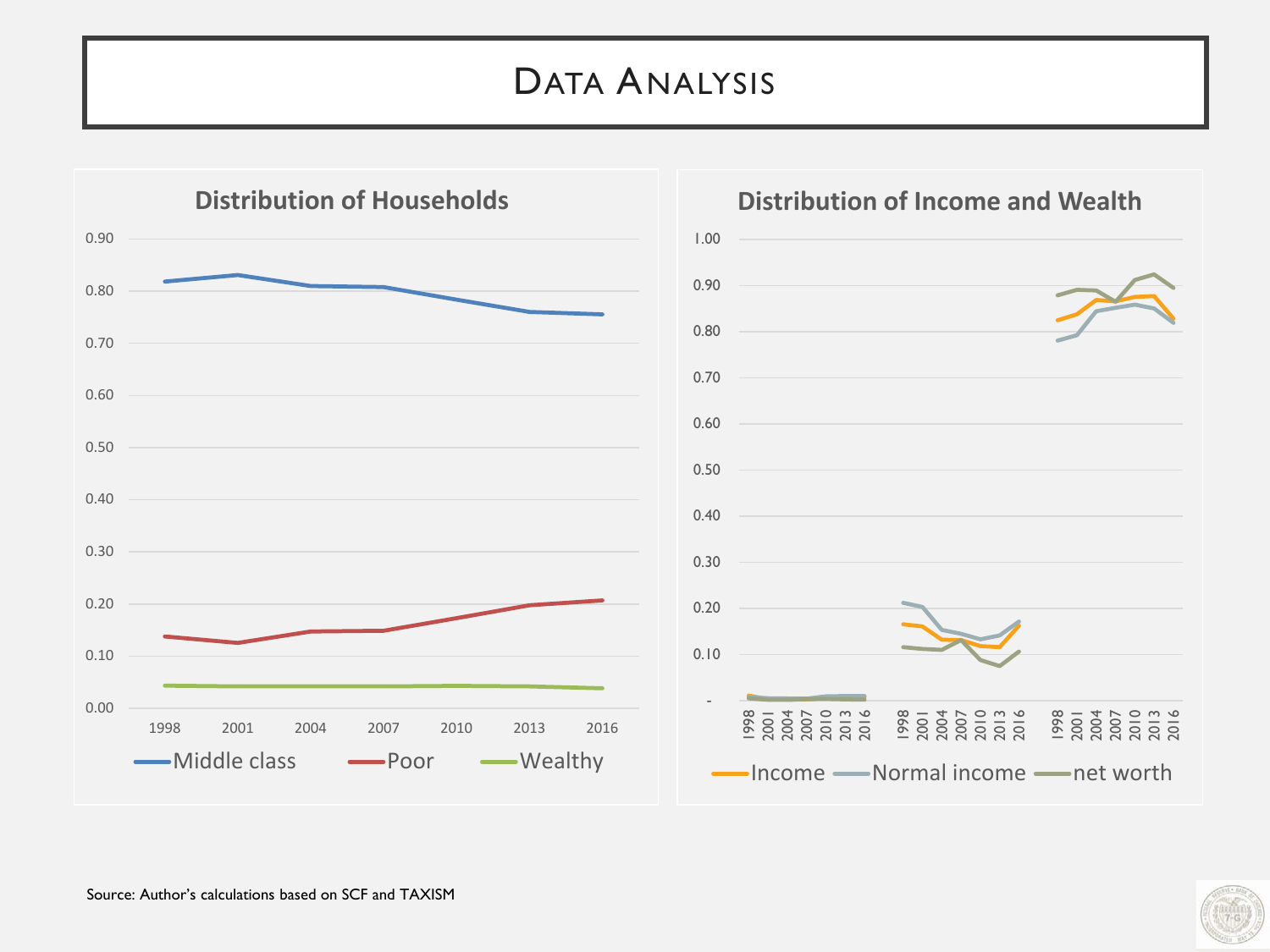# THEORETICAL BACKGROUND

- The life-cycle model of consumption provides a contextual framework to examine the relationship between liquidity constraints and saving motives through the credit channel.
- constraints (have no access to credit) should have a higher level of • Consumption theory suggests that consumers who face liquidity/credit precautionary saving. Empirical evidence, however, has produced mixed results.
- increasing costs (soft credit constraints) would have lower levels of • New researches are theorizing that consumers who face debt at precautionary savings.
- High debt-payment to disposable income ratio is an indicator of liquidity/credit constraints (Johnson and Li, 2010).

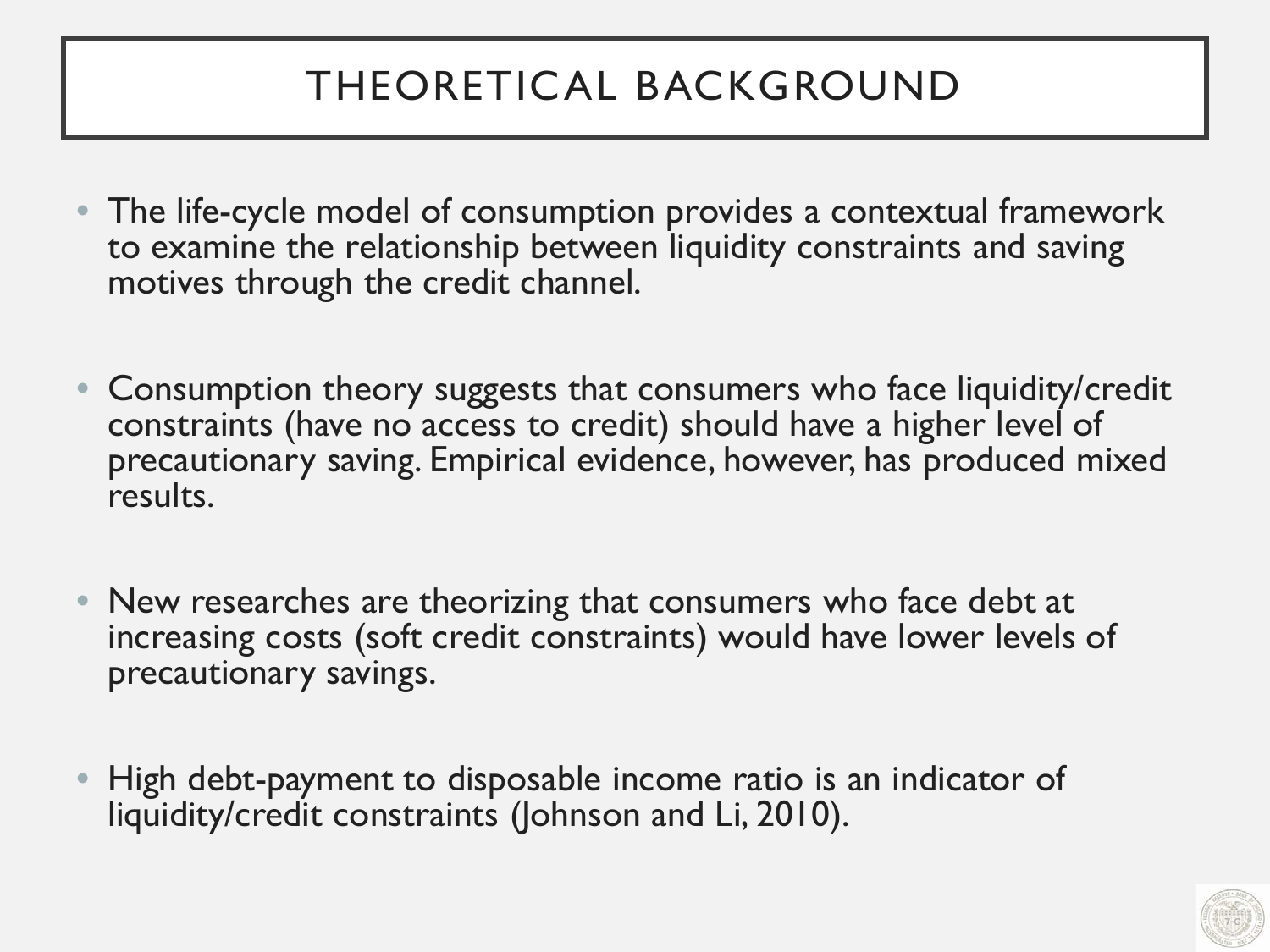## **EMPIRICAL REGRESSION RESULTS: DETERMINANTS OF LIQUIDITY TIGHTNESS OR CONSTRAINT INCIDENCES**

**(MARGINAL EFFECTS ESTIMATES OF A PROBIT MODEL)** 

| Variable                   | <b>High Interest</b><br><b>Credit Cards</b> | <b>High Monthly Debt</b><br>Payment to<br>Income | Denied Credit and<br><b>Discouraged</b> |  |
|----------------------------|---------------------------------------------|--------------------------------------------------|-----------------------------------------|--|
| Socioeconomic status       |                                             |                                                  |                                         |  |
| Poor                       | $0.07***$                                   | $0.24***$                                        | $0.41***$                               |  |
| Low-middle class           | $0.04***$                                   | $0.31***$                                        | $0.36***$                               |  |
| Middle-middle class        | $-0.02$                                     | $0.35***$                                        | $0.28***$                               |  |
| Upper-middle class         | $-0.06***$                                  | $0.28***$                                        | $0.17***$                               |  |
| Race/ethnicity             |                                             |                                                  |                                         |  |
| <b>Black</b>               | $0.04***$                                   | $0.02**$                                         | $0.12***$                               |  |
| Hispanic                   | $0.06***$                                   | $-0.02$                                          | $0.02**$                                |  |
| Asian                      | $0.04***$                                   | 0.02                                             | 0.02                                    |  |
| Demographic/other controls |                                             |                                                  |                                         |  |
| Age                        | $-0.01$                                     | $0.05***$                                        | $\overline{0}$                          |  |
| College education          | $-0.03***$                                  | $0.02***$                                        | $-0.03***$                              |  |
| Family size                | $0.01**$                                    | $0.02***$                                        | $0.04***$                               |  |
| Homeowner                  | $-0.06***$                                  | $0.53***$                                        | $-0.12***$                              |  |
| Single                     | 0.01                                        | $0.02***$                                        | $0.05***$                               |  |
| Employed                   | 0.00                                        | $0.07***$                                        | $-0.02***$                              |  |
| Self-employed              | 0.02                                        | $0.06***$                                        | $\overline{0}$                          |  |
| Year-fixed effects         |                                             |                                                  |                                         |  |
| R-Square                   | 0.19                                        | 0.21                                             | 0.12                                    |  |
| <b>Percent Predicted</b>   | 0.62                                        | 0.56                                             | 0.21                                    |  |
| <b>Observations</b>        | 100,624                                     | 136,147                                          | 136,147                                 |  |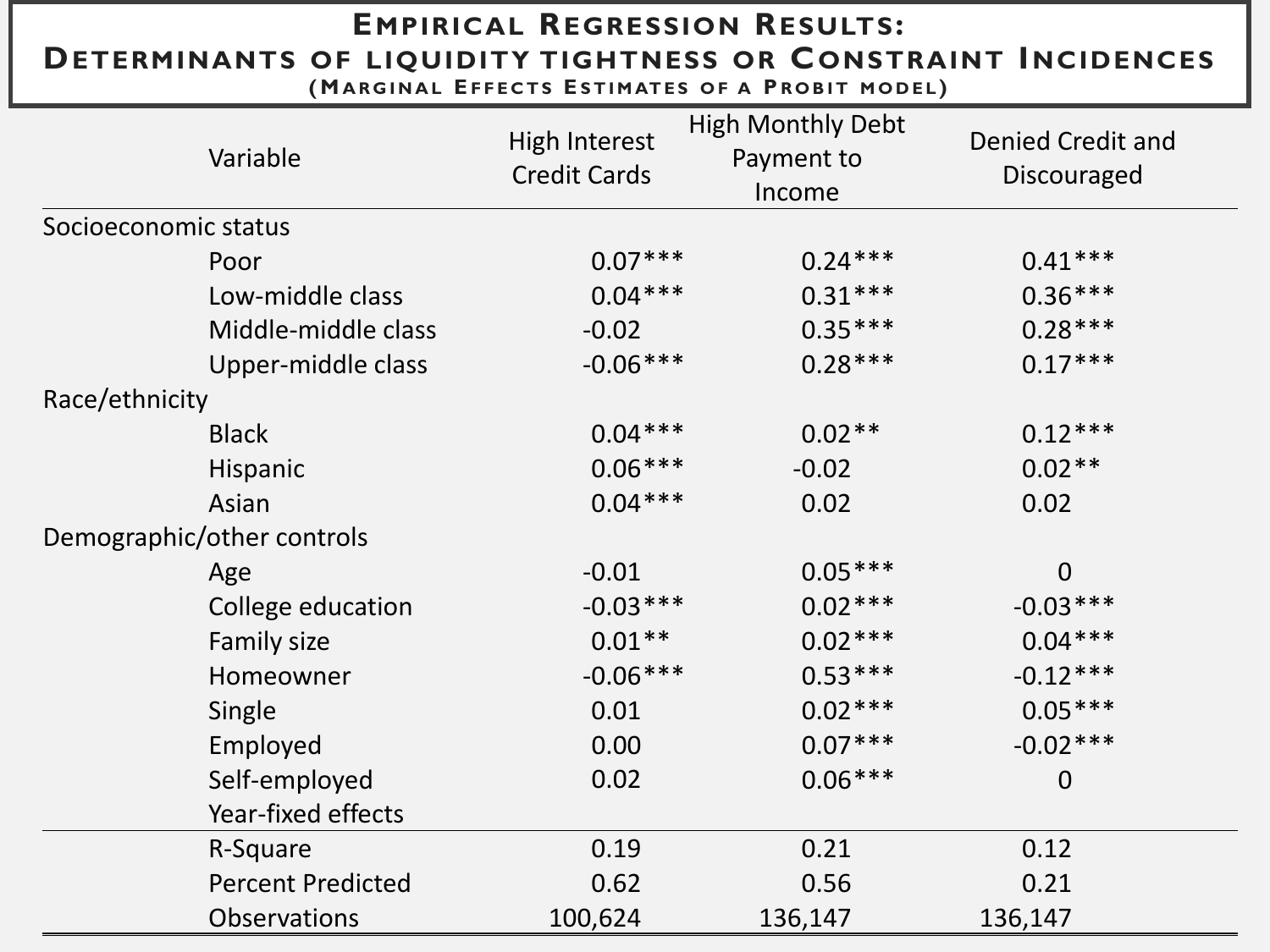### **E MPIRICAL REGRESSION RESULTS: DETERMINANTS OF TERM SAVING FOR F ORESEEABLE E XPENDITURES (M ARGINAL EFFECTS ESTIMATES, TWO- STEPS REGIME SWITCHING METHOD)**

 $\overline{a}$ 

|                         | <b>Children Education</b> |            | Home Purchase  |            | <b>Medical Expenses</b> |            |
|-------------------------|---------------------------|------------|----------------|------------|-------------------------|------------|
|                         | Do not add                | Add debt   | Do not add     | Add debt   | Do not add              | Add debt   |
| Variable                | debt                      | costs      | debt           | costs      | debt                    | costs      |
| Constraints (predicted) | $-0.15$                   | $-0.36***$ | $-0.003$       | $-0.43***$ | $-0.34$                 | $-0.67***$ |
| Poor                    | $-0.38***$                | $-0.25***$ | $-0.23**$      | $-0.01$    | $-0.26**$               | $-0.07$    |
| Low-middle class        | $-0.32***$                | $-0.31***$ | $-0.21**$      | $-0.12$    | $-0.25***$              | $-0.18$    |
| Middle-middle class     | $-0.27***$                | $-0.21***$ | $-0.12$        | $-0.05$    | $-0.2***$               | $-0.15$    |
| Upper-middle class      | $-0.16***$                | $-0.13***$ | $-0.05$        | $-0.01$    | $-0.18***$              | $-0.16***$ |
| black                   | $0.11***$                 | $0.13***$  | 0.05           | $0.11***$  | 0.1                     | $0.18***$  |
| Hispanic                | $0.05***$                 | $0.05*$    | $0.08***$      | $0.11***$  | $0.09**$                | 0.18       |
| Asian                   | $0.06***$                 | $0.06*$    | 0.05           | 0.06       | $0.13*$                 | $0.16***$  |
| In(income)              | $0.09***$                 | $0.09***$  | $0.06***$      | $0.05***$  | $0.06***$               | $0.06***$  |
| Ln(permanent income)    | $-0.16$                   | $-0.16***$ | 0.16           | 0.08       | 0.16                    | 0.14       |
| St.d.[(In(income)]      | $\overline{0}$            | $0.00***$  | $\overline{0}$ | 0.00       | $\mathbf 0$             | $0.00**$   |
| Age                     | 0.04                      | 0.10       | 0.03           | 0.07       | $-0.13$                 | $-0.14$    |
| College education       | $0.07***$                 | $0.07***$  | 0.02           | 0.01       | $0.07***$               | $0.09***$  |
| Family size             | $-0.03$                   | $-0.04***$ | $-0.03$        | $-0.01$    | $-0.05*$                | $-0.07***$ |
| Homeowner               | 0.01                      | $0.02***$  | $-0.04$        | $-0.06***$ | 0.02                    | 0.05       |
| Single                  | $-0.03$                   | $-0.01$    | $-0.01$        | 0.04       | $-0.03$                 | $-0.02$    |
| Employed                | $0.06***$                 | 0.04       | $0.14***$      | $0.13***$  | $0.09***$               | $0.10**$   |
| Self-employed           | 0.02                      | 0.01       | $0.12***$      | $0.13***$  | $0.1***$                | $0.14***$  |
| Percent predicted       |                           | 0.70       |                | 0.66       |                         | 0.55       |
| R-Square                | 0.11                      | 0.09       | 0.05           | 0.04       | 0.08                    | 0.06       |
| <b>Observations</b>     | 34,033                    | 34,033     | 20,427         | 20,427     | 12,154                  | 12,154     |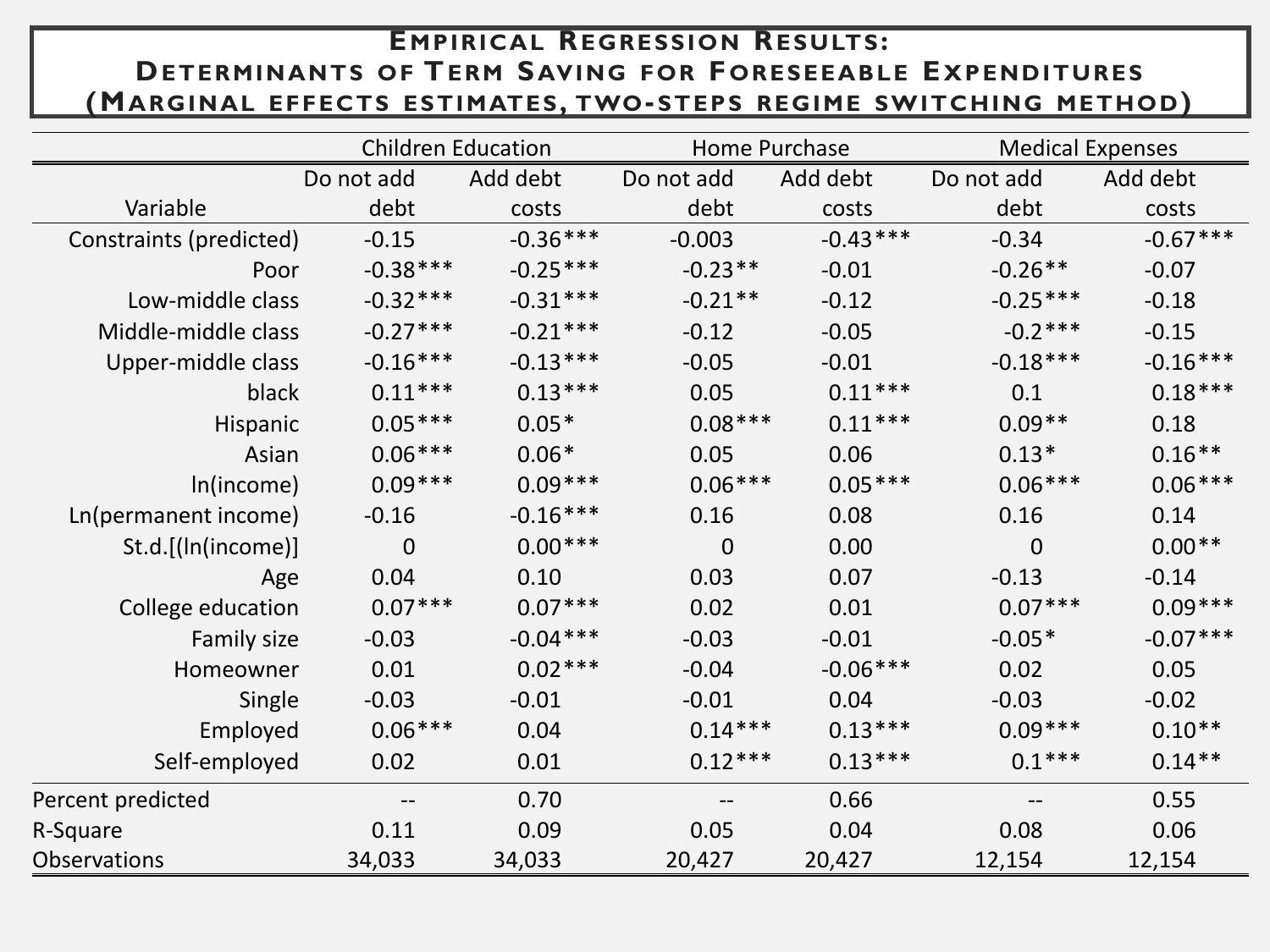### MARGINAL EFFECTS OF INTEREST RATE OF CREDIT CARDS ON SAVING FOR VARIOUS EMPIRICAL RESULTS FORESEEABLE MOTIVES



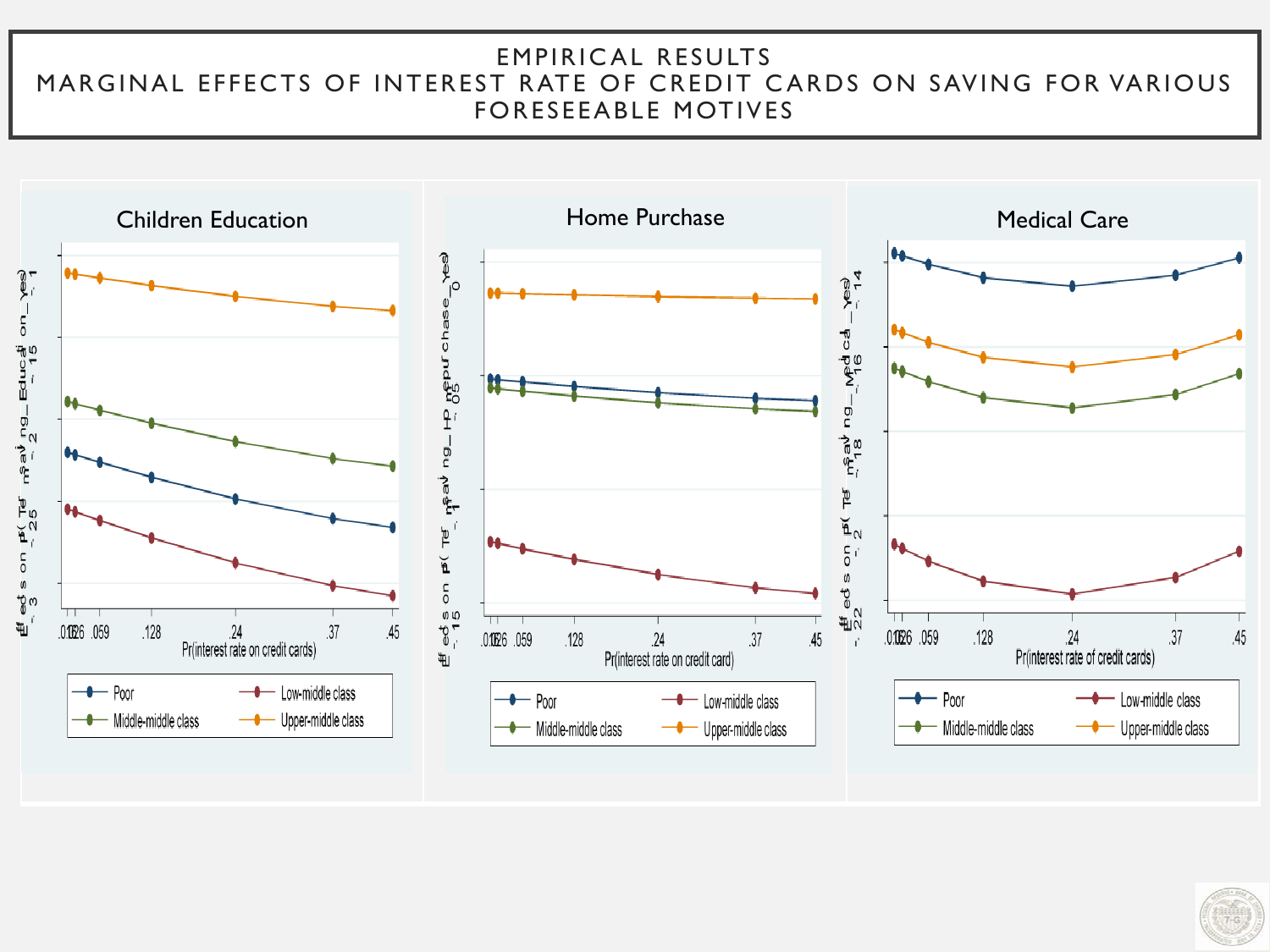#### MARGINAL EFFECTS OF MONTHLY- DEBT- PAYMENT TO DISPOSABLE INCOME RATIO ON SAVING EMPIRICAL RESULTS FOR VARIOUS FORESEEABLE MOTIVES